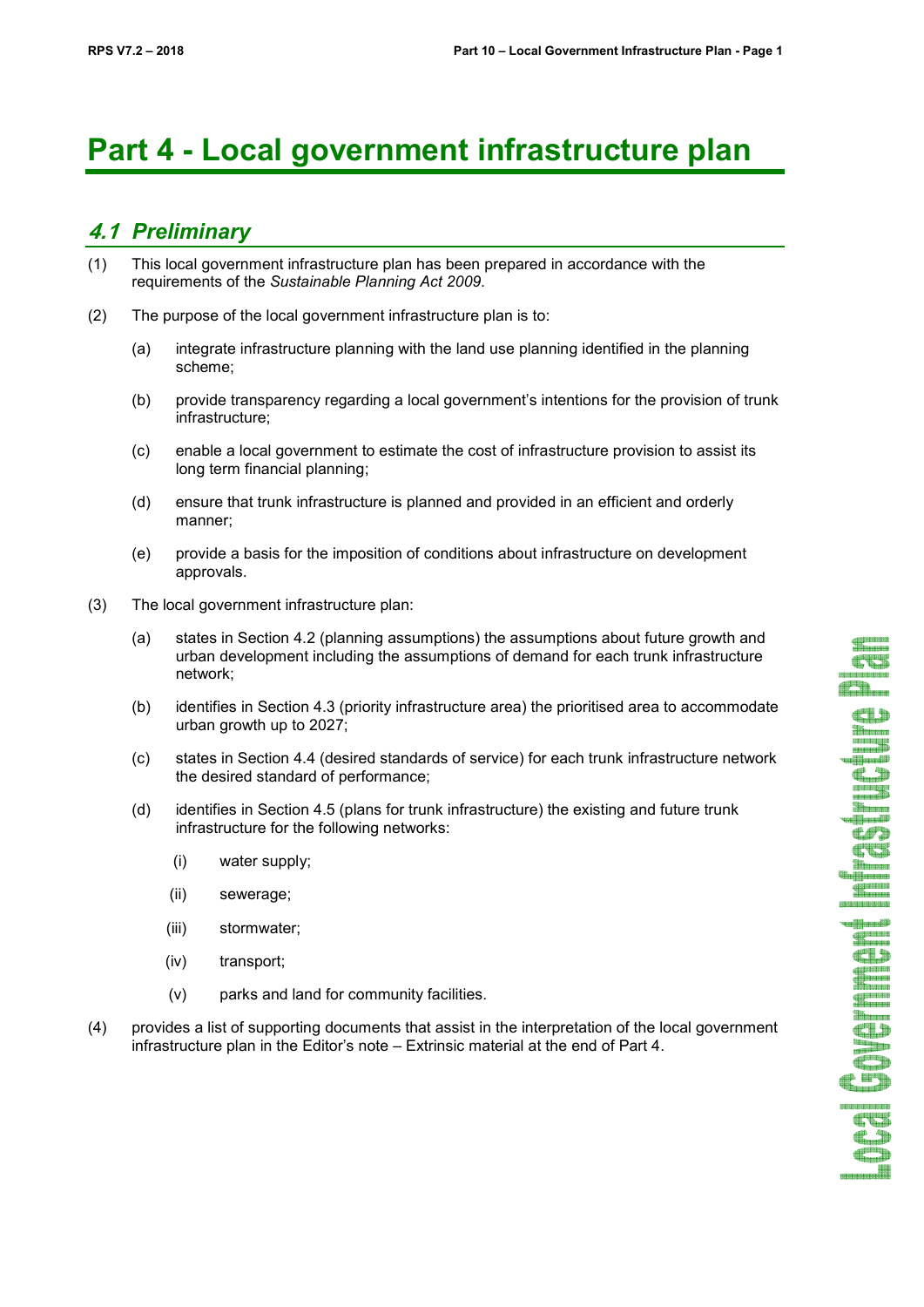di januar<br>Januar CC

# **4.2** *Planning assumptions*

- (1) The planning assumptions state the assumptions about:
	- (a) population and employment growth;
	- (b) the type, scale, location and timing of development including the demand for each trunk infrastructure network.
- (2) The planning assumptions together with the desired standards of service form a basis for the planning of the trunk infrastructure networks and the determination of the priority infrastructure area.
- (3) The planning assumptions have been prepared for:
	- (a) the base date (2016), ultimate development and the following projection years to accord with future Australian Bureau of Statistics census years:
		- (i) mid 2021;
		- (ii) mid 2026;
		- (iii) mid 2031;
	- (b) the LGIP development types in column 2 that include the uses in column 3 of Table **Error! No text of specified style in document.**.2—Population and employment assumptions summary;

**Table** Error! No text of specified style in document.**.1—Relationship between LGIP** 

(c) the projection areas identified on Local Government Infrastructure Plan Map LGIP-01 in Schedule 3—Local government infrastructure plan mapping and tables.

| Column <sub>1</sub><br><b>LGIP development</b><br>category | Column <sub>2</sub><br><b>LGIP development</b><br>type | Column <sub>3</sub><br><b>Uses</b> |  |
|------------------------------------------------------------|--------------------------------------------------------|------------------------------------|--|
| Residential                                                | Attached dwelling                                      | Community residence                |  |
| development                                                |                                                        | Dual occupancy                     |  |
|                                                            |                                                        | Dwelling unit                      |  |
|                                                            |                                                        | Multiple dwelling                  |  |
|                                                            |                                                        | Nature-based tourism               |  |
|                                                            |                                                        | Relocatable home park              |  |
|                                                            |                                                        | Residential care facility          |  |
|                                                            |                                                        | Resort complex                     |  |
|                                                            |                                                        | Retirement facility                |  |
|                                                            |                                                        | Rooming accommodation              |  |
|                                                            |                                                        | Short-term accommodation           |  |
|                                                            |                                                        | Tourist park                       |  |
|                                                            | Detached dwelling                                      | Caretaker's accommodation          |  |
|                                                            |                                                        | Dwelling house                     |  |
|                                                            |                                                        | Home based business                |  |
|                                                            |                                                        | Rural workers' accommodation       |  |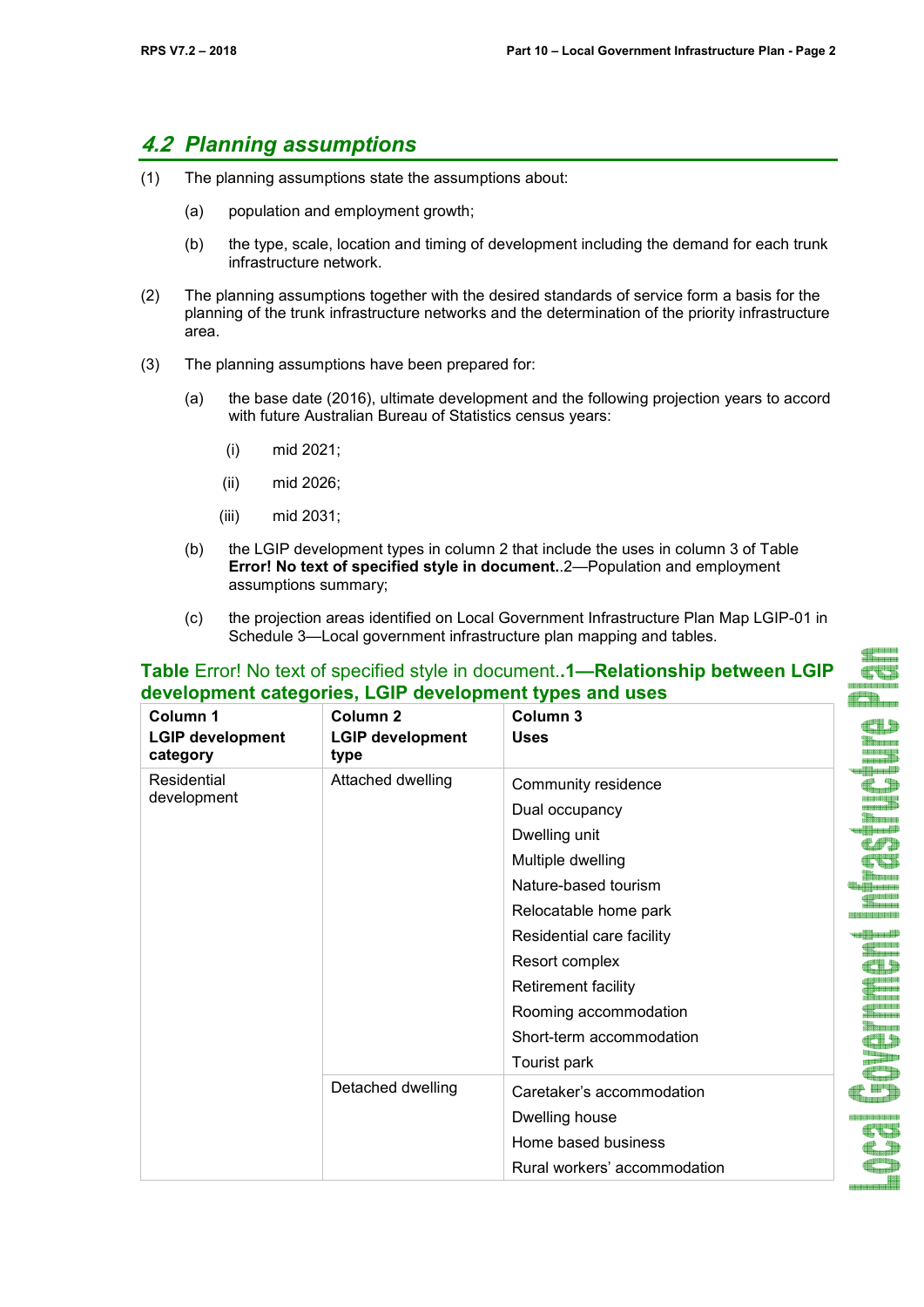| Column 1<br><b>LGIP development</b><br>category | Column <sub>2</sub><br><b>LGIP development</b><br>type | Column <sub>3</sub><br><b>Uses</b>                                                                                                                                                                                                                                                                                                                                                                   |
|-------------------------------------------------|--------------------------------------------------------|------------------------------------------------------------------------------------------------------------------------------------------------------------------------------------------------------------------------------------------------------------------------------------------------------------------------------------------------------------------------------------------------------|
| Non-residential<br>development                  | Commercial                                             | Office                                                                                                                                                                                                                                                                                                                                                                                               |
|                                                 | Community purpose                                      | Cemetery<br>Child care centre<br>Community care centre<br>Community use<br>Crematorium<br>Detention facility<br><b>Emergency services</b><br>Educational establishment<br>Funeral parlour<br>Health care services<br>Hospital<br>Park<br>Place of worship                                                                                                                                            |
|                                                 | Industry                                               | High impact industry<br>Low impact industry<br>Marine industry<br>Medium impact industry<br>Port services<br>Research and technology industry<br>Rural industry<br>Special industry<br>Transport depot<br>Warehouse                                                                                                                                                                                  |
|                                                 | Other                                                  | Air services<br>Animal husbandry<br>Animal keeping<br>Aquaculture<br>Cropping<br><b>Environment facility</b><br>Extractive industry<br>Indoor sport and recreation<br>Intensive animal husbandry<br>Intensive horticulture<br>Landing<br>Major electricity infrastructure<br>Major sport, recreation and entertainment<br>facility<br>Motor sport facility<br>Permanent plantation<br>Roadside stall |

## Fun **BERGERICHSHORNE** a series de la parte

 $\mathbf{1}$ **SHISTER** 

<u> 1919 to 1110 to 1919 to 1</u>

SS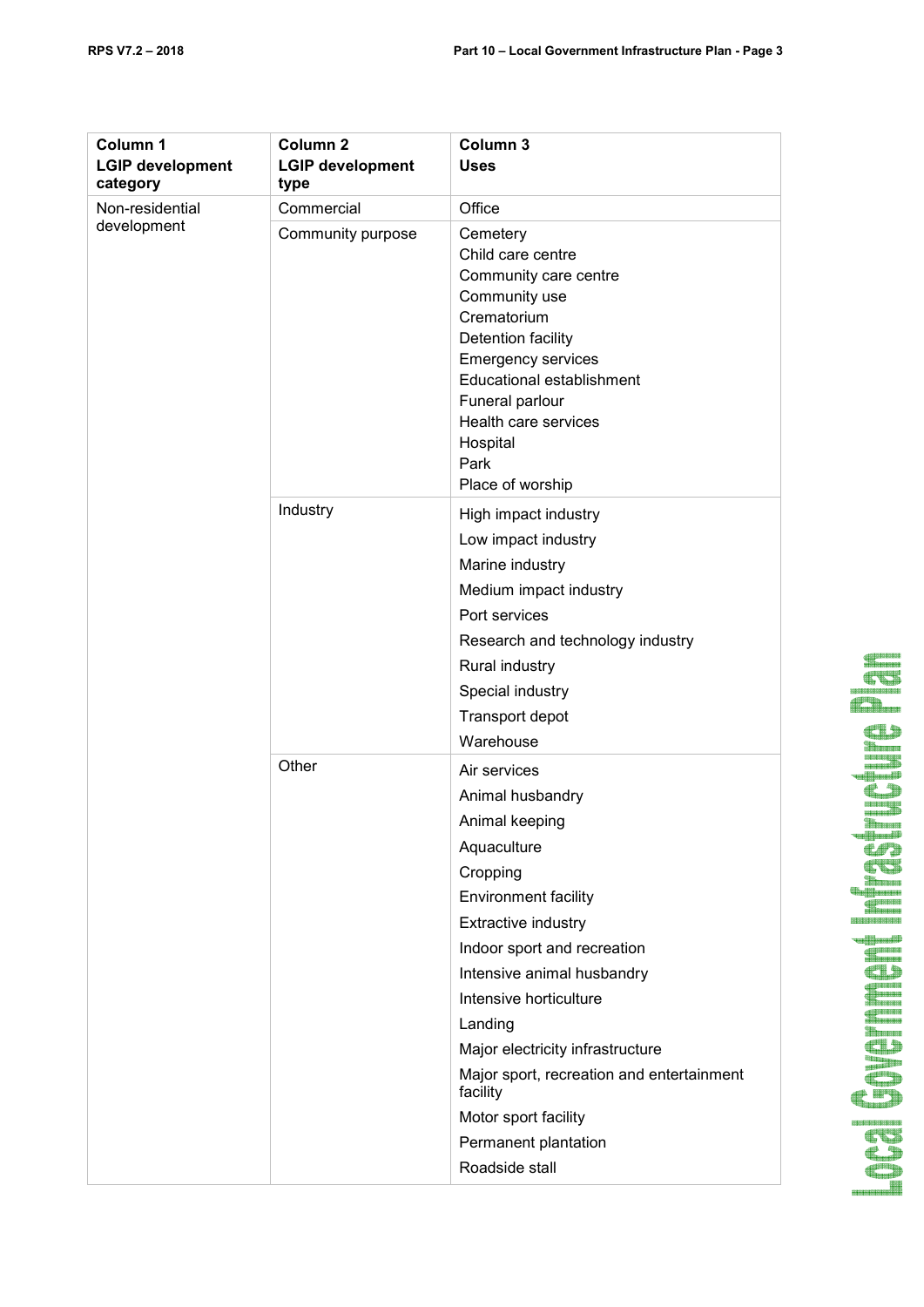| Column 1<br><b>LGIP development</b><br>category | Column <sub>2</sub><br><b>LGIP development</b><br>type | Column 3<br><b>Uses</b>          |
|-------------------------------------------------|--------------------------------------------------------|----------------------------------|
|                                                 |                                                        | Substation                       |
|                                                 |                                                        | Telecommunications facility      |
|                                                 |                                                        | Utility installation             |
|                                                 |                                                        | Wholesale nursery                |
|                                                 |                                                        | Winery                           |
|                                                 | Retail                                                 | Adult store                      |
|                                                 |                                                        | Agricultural supplies store      |
|                                                 |                                                        | Bar                              |
|                                                 |                                                        | <b>Brothel</b>                   |
|                                                 |                                                        | Car wash                         |
|                                                 |                                                        | Club                             |
|                                                 |                                                        | Bulk landscape supplies          |
|                                                 |                                                        | Food and drink outlet            |
|                                                 |                                                        | Function facility                |
|                                                 |                                                        | Garden centre                    |
|                                                 |                                                        | Hardware and trade supplies      |
|                                                 |                                                        | Hotel                            |
|                                                 |                                                        | Nightclub entertainment facility |
|                                                 |                                                        | Market                           |
|                                                 |                                                        | Outdoor sales                    |
|                                                 |                                                        | Parking station                  |
|                                                 |                                                        | Sales office                     |
|                                                 |                                                        | Service industry                 |
|                                                 |                                                        | Service station                  |
|                                                 |                                                        | Shop                             |
|                                                 |                                                        | Shopping centre                  |
|                                                 |                                                        | Showroom                         |
|                                                 |                                                        | Theatre                          |
|                                                 |                                                        | Tourist attraction               |
|                                                 |                                                        | Veterinary services              |

**Governer** 

ananan<sup>181</sup>

din ka

**URBER** 

容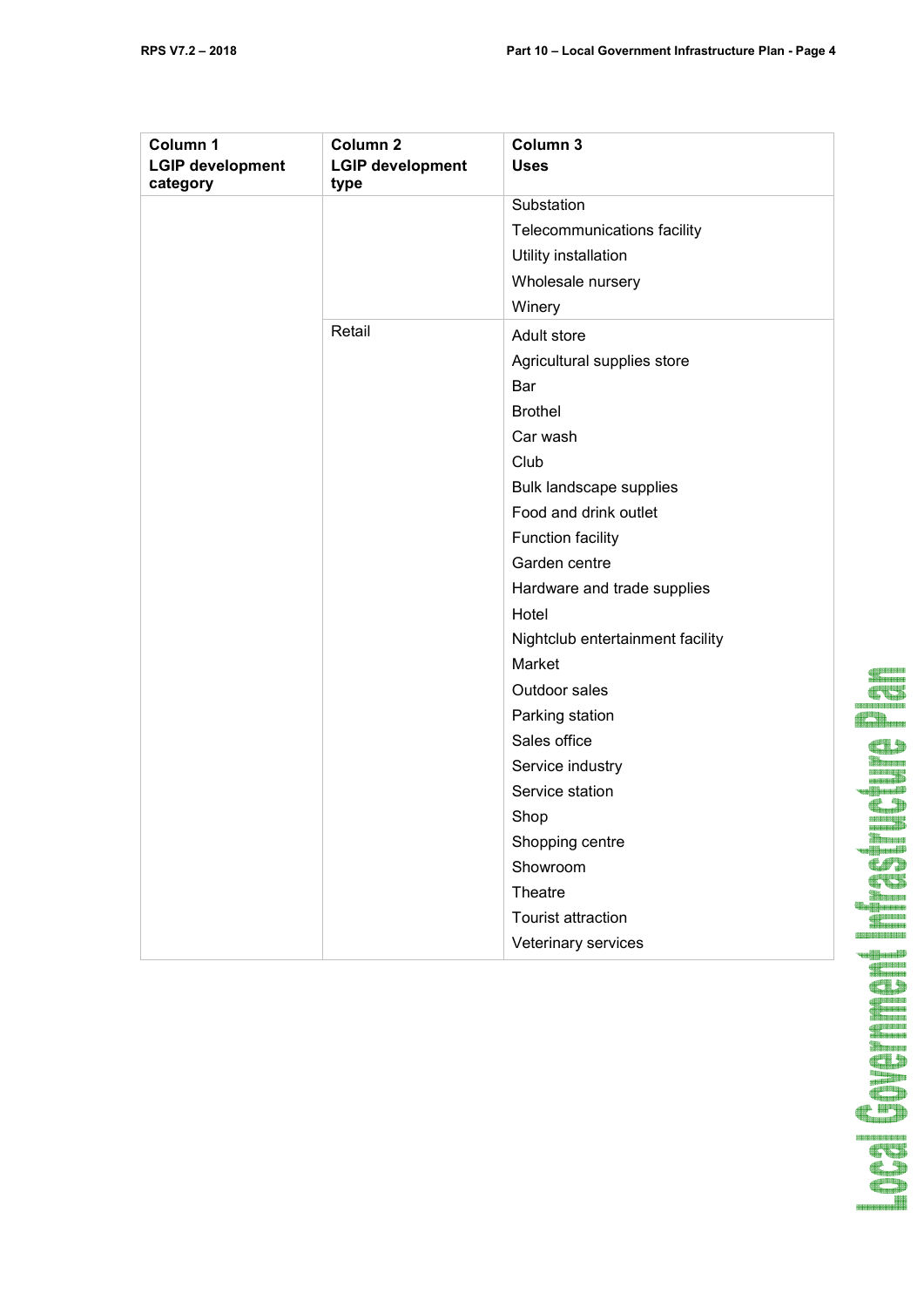(4) Details of the methodology used to prepare the planning assumptions are stated in the extrinsic material.

## **4.2.1 Population and employment growth**

(1) A summary of the assumptions about population and employment growth for the planning scheme area is stated in Table **Error! No text of specified style in document.**.2Table **Error! No text of specified style in document.**.2—Population and employment assumptions summary.

**Table** Error! No text of specified style in document.**.2—Population and employment assumptions summary** 

| Column 1<br><b>Description</b> | Column 2<br><b>Assumptions</b> |         |         |         |                                |
|--------------------------------|--------------------------------|---------|---------|---------|--------------------------------|
|                                | <b>Base date</b><br>(2016)     | 2021    | 2026    | 2031    | <b>Ultimate</b><br>development |
| Population                     | 153,666                        | 163.418 | 174.346 | 180.923 | 188.413                        |
| Employment                     | 37,554                         | 39,909  | 42,654  | 45,294  | 50,599                         |

- (2) Detailed assumptions about growth for each projection area and LGIP development type category are identified in the following tables in Schedule 3 Local government infrastructure plan mapping and tables:
	- (a) for population, Table SC3.1.1—Existing and projected population;
	- (b) for employment, Table SC3.1.2—Existing and projected employees.

### **4.2.2 Development**

(1) The developable area is land zoned for urban purposes not affected by the development constraints stated in Table Error! No **text of specified style in document.**.3—Development constraints.

| Column 1<br><b>Development constraint</b>           | Column <sub>2</sub><br><b>Applicable components</b>                                                                                                                             |
|-----------------------------------------------------|---------------------------------------------------------------------------------------------------------------------------------------------------------------------------------|
| Coastal protection (erosion<br>prone areas) overlay | Erosion prone areas                                                                                                                                                             |
| Environmental significance<br>overlay               | Matter of state environmental significance areas<br>Matter of local environmental significance areas                                                                            |
| Flood and storm tide hazard<br>overlay              | Drainage constrained land*<br>Defined storm tide event*<br>Defined flood event*<br>Note—* except where the land is zoned for residential, commercial<br>or industrial purposes. |
| Landslide hazard overlay                            | Very high hazard<br>High hazard                                                                                                                                                 |

**Table** Error! No text of specified style in document.**.3—Development constraints** 

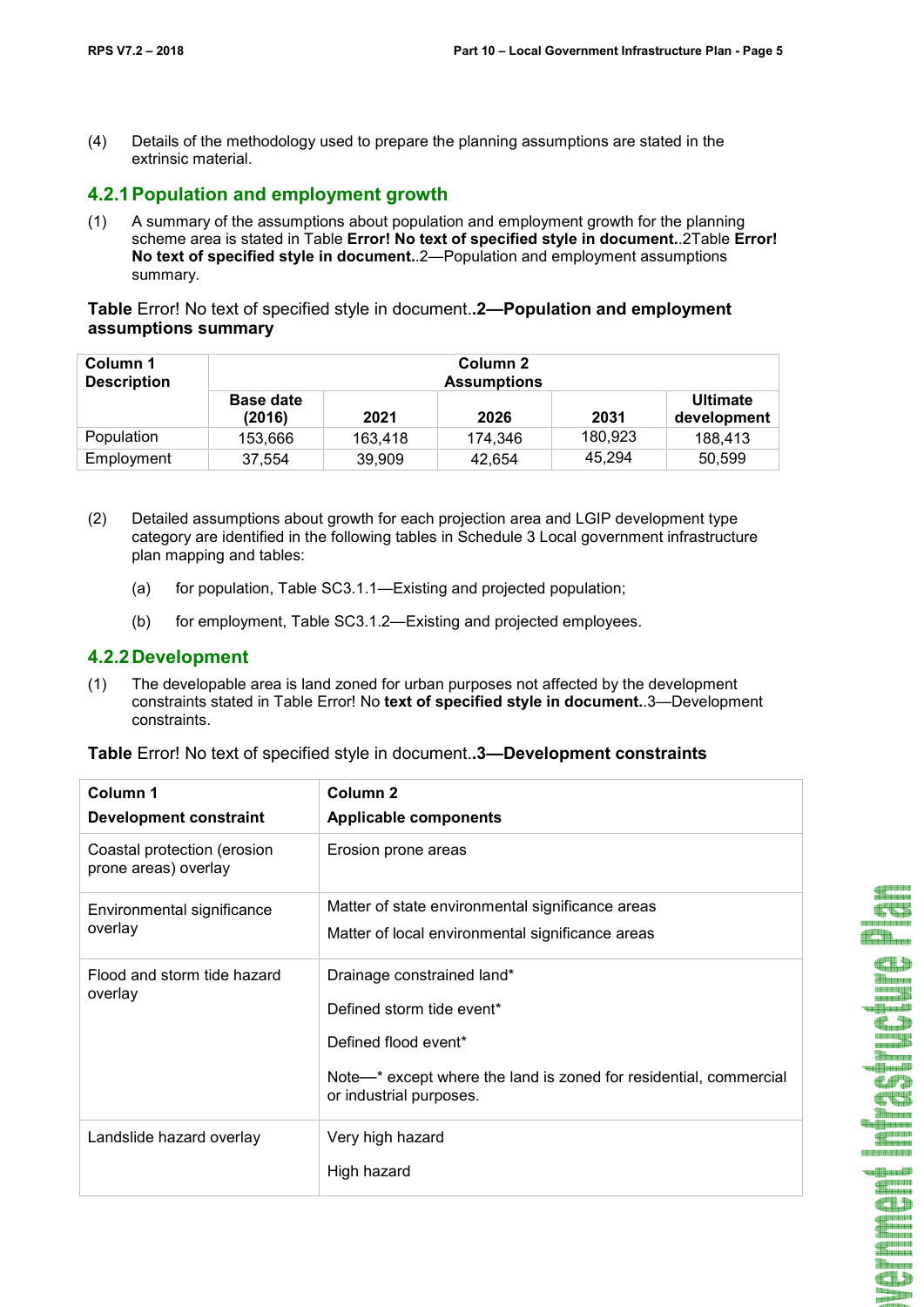**CVS** 

T ilingan<br>Albumid  $\epsilon$ f) **CUS**  $\begin{picture}(20,10) \put(0,0){\line(1,0){10}} \put(10,0){\line(1,0){10}} \put(10,0){\line(1,0){10}} \put(10,0){\line(1,0){10}} \put(10,0){\line(1,0){10}} \put(10,0){\line(1,0){10}} \put(10,0){\line(1,0){10}} \put(10,0){\line(1,0){10}} \put(10,0){\line(1,0){10}} \put(10,0){\line(1,0){10}} \put(10,0){\line(1,0){10}} \put(10,0){\line(1$ **TELESISION** *<u>ENGINEERING SERIES</u>* u**ili**nudi<sup>y</sup> **TELESCOPE CL** ganan<br>Aman  $\overline{\text{CD}}$  $\leftarrow$ ,,,,,,,,,,,,,,,,,,,  $E_{\perp}$ æ ħ

| Regional infrastructure corridors          | Water supply pipeline buffer    |
|--------------------------------------------|---------------------------------|
| and substations overlay                    | Water quality facility buffer   |
| Waterway corridors and<br>wetlands overlay | Waterway corridors and wetlands |

- (2) The planned density for future development is stated in Table SC 3.1.3—Planned density and demand generation rate for a trunk infrastructure network in Schedule 3—Local government infrastructure plan mapping and tables.
- (3) A summary of the assumptions about future residential and non-residential development for the planning scheme area is stated in Table Error! No text of specified style in document..4— Residential dwellings and non-residential floor space assumptions summary.

## **Table** Error! No text of specified style in document.**.4—Residential dwellings and nonresidential floor space assumptions summary**

| Column 1<br><b>Description</b>          | Column 2<br><b>Assumptions</b> |           |           |           |                                |
|-----------------------------------------|--------------------------------|-----------|-----------|-----------|--------------------------------|
|                                         | <b>Base date</b><br>(2016)     | 2021      | 2026      | 2031      | <b>Ultimate</b><br>development |
| Residential dwellings                   | 53,838                         | 58,192    | 63.272    | 71.879    | 76,883                         |
| Non-residential floor<br>space (m2 GFA) | 2,827,943                      | 2,977,978 | 3,159,356 | 3,340,403 | 3,692,591                      |

- (4) Detailed assumptions about future development for each projection area and LGIP development type are identified in the following tables in Schedule 3 Local government infrastructure plan mapping and tables:
	- (a) for residential development, Table SC 3.1.4—Existing and projected residential dwellings;
	- (b) for non-residential development, Table SC 3.1.5—Existing and projected non-residential floor space.

## **4.2.3 Infrastructure demand**

- (1) The demand generation rate for a trunk infrastructure network is stated in Column 4 of Table SC 3.1.3 in Schedule 3 Local government infrastructure plan mapping and tables.
- (2) A summary of the projected infrastructure demand for each service catchment is stated in:
	- (a) for the water supply network, Table SC 3.1.6—Existing and projected demand for the water supply network;
	- (b) for the sewerage network, Table SC 3.1.7—Existing and projected demand for the sewerage network;
	- (c) for the stormwater network, Table SC 3.1.8—Existing and projected demand for the stormwater network;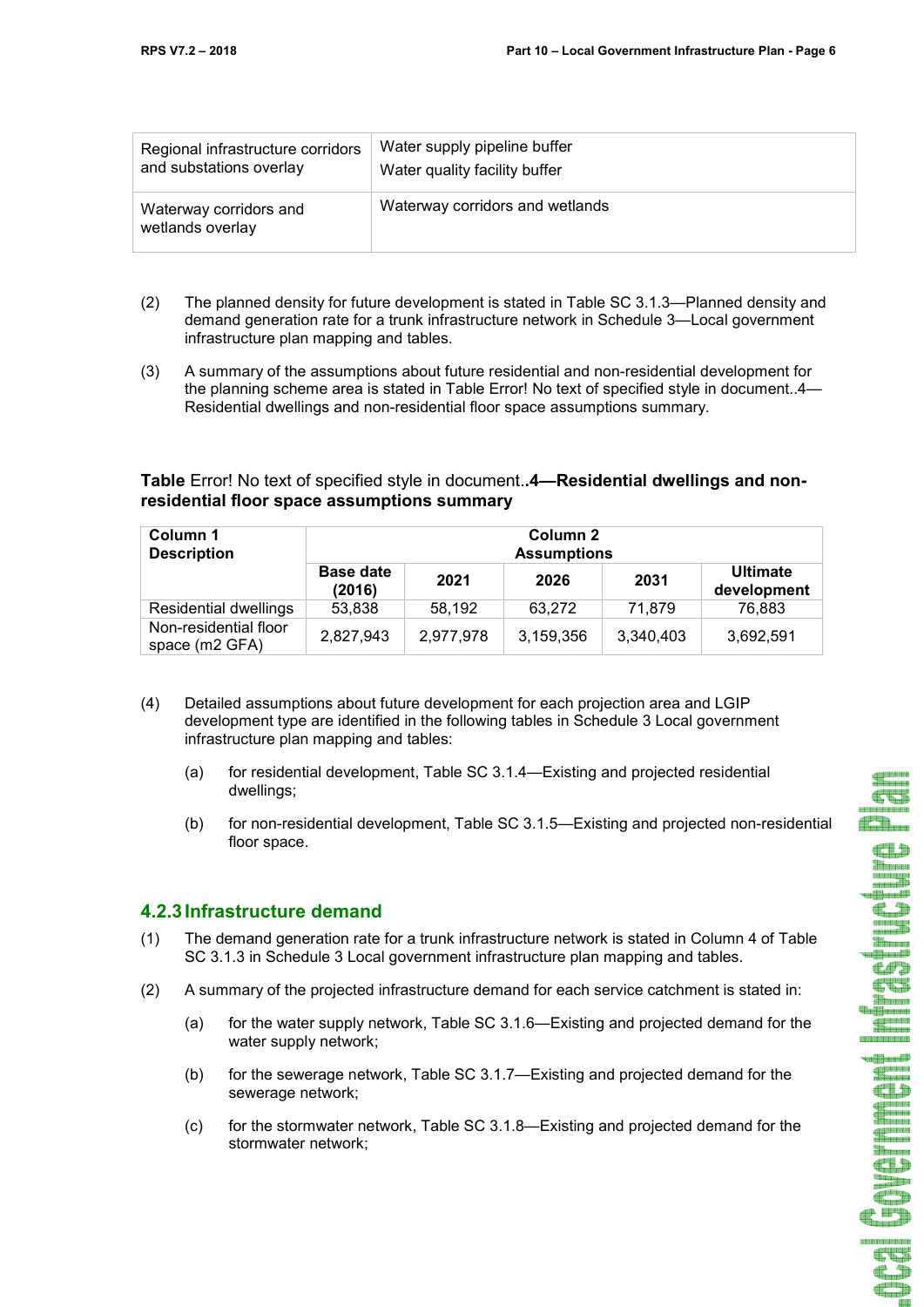CO  $f_{\rm{min}}$  $\blacksquare$ ar.<br>Bibiometr **Manual** 2 **Therma CFD CUL** er.<br>Element the state of the state of the state of the state of the state of the state of the state of the state of the st<br>State of the state of the state of the state of the state of the state of the state of the state of the state o **BISISISISISISI The Company TERRITORY CD** and a series anasaa<br>**diin**aana ar<br>Elizabet CD <u>inang pa</u> CD 

> CU  $\triangle$

- (d) for the transport network, Table SC 3.1.9—Existing and projected demand for the transport network;
- (e) for the parks and land for community facilities network, Table SC 3.1.10—Existing and projected demand for the parks and land for community facilities network.

# **4.3** *Priority infrastructure area*

- (1) The priority infrastructure area identifies the area prioritised for the provision of trunk infrastructure to service the existing and assumed future urban development up to 2027.
- (2) The priority infrastructure area is identified on Local Government Infrastructure Plan Map LGIP-01—Priority infrastructure area and projection areas map.

# **4.4** *Desired standards of service*

- (1) This section states the key standards of performance for a trunk infrastructure network.
- (2) Details of the standard of service for a trunk infrastructure network are identified in the extrinsic material.

#### **4.4.1 Water supply network**

- (1) The desired standard of service for the water supply network is to:
	- (a) ensure drinking water complies with the National Health and Medical Research Council Australian Drinking Water Guidelines 2004 drinking water guidelines for colour, turbidity and microbiology;
	- (b) convey potable water from the South East Queensland Water Grid supply points to premises in accordance with the Water Act 2000 and Water Supply (Safety and Reliability) Act 2008;
	- (c) minimise non-revenue water loss;
	- (d) design the water supply network in accordance with:
		- (i) the South East Queensland Water Supply and Sewerage Design and Construction Code 2013;
		- (ii) the key standards stated in Table Error! No text of specified style in **document.**.5—Key standards for the water supply network.

#### **Table** Error! No text of specified style in document.**.5—Key standards for the water supply network**

| Column 1<br><b>Description of standard</b>              | Column <sub>2</sub><br><b>Standard</b>                                                                                                                                                                                  |
|---------------------------------------------------------|-------------------------------------------------------------------------------------------------------------------------------------------------------------------------------------------------------------------------|
| Average day demand                                      | 215 L/EP/day plus 15L/EP/day non-revenue water                                                                                                                                                                          |
| Minimum service pressure -<br>Operating conditions (PH) | 22m at the property boundary                                                                                                                                                                                            |
| Maximum service pressure                                | 55m at the property boundary                                                                                                                                                                                            |
| Fire flow (Urban)                                       | Detached Res (<= 3 stories): 15Ls for 2hrs w background demand<br>Multi storey Res (=> 4 levels): 30L/s for 4 hours w background<br>demand<br>Commercial/Industrial buildings: 30L/s for 4 hours w background<br>demand |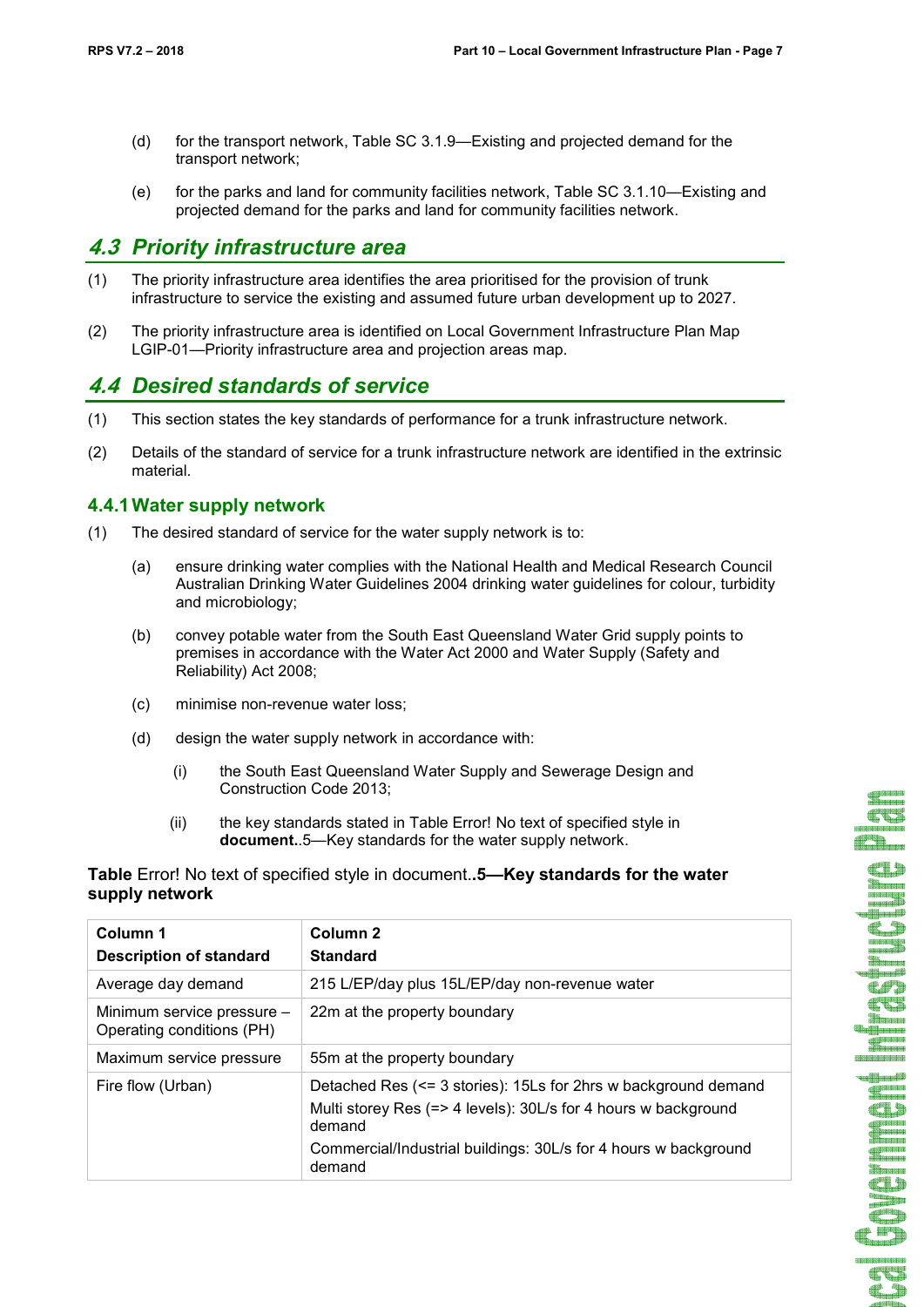| Column 1<br><b>Description of standard</b> | Column 2<br><b>Standard</b>                     |
|--------------------------------------------|-------------------------------------------------|
|                                            | Risk Hazard Buildings – assessed on needs basis |
| Fire flow                                  | Rural Residential only: 7.5L/s for 2 hours      |
| (Rural and Small<br>Communities)           | Rural Commercial: 15L/s for 2 hours             |

#### **4.4.2 Sewerage network**

- (1) The desired standard of service for the sewerage network is to:
	- (a) provide a reliable network that collects, stores, treats and releases sewage from premises;
	- (b) design the sewerage network in accordance with:
		- (i) the South East Queensland Water Supply and Sewerage Design and Construction Code 2013;
		- (ii) the key standards stated in Table Error! No text of specified style **in document.**.6—Key standards for the sewerage network.

#### **Table** Error! No text of specified style in document.**.6—Key standards for the sewerage network**

| Column 1<br><b>Description of Standard</b> | Column <sub>2</sub><br><b>Standard</b>    |
|--------------------------------------------|-------------------------------------------|
| Average dry weather flow<br>(ADWF)         | 210L/EP/day                               |
| Peak dry weather flow<br>(PDWF)            | C2 x ADWF where C2 = 4.7x $(EP)^{-0.105}$ |
| Peak wet weather flow<br>(PWWF) for RIGS   | 5 x ADWF                                  |
| Minimum velocity                           | 0.75m/s                                   |
| Maximum velocity                           | 3m/s                                      |
| Preferred velocity                         | $1.0 - 1.5$ m/s                           |

## **4.4.3 Stormwater network**

- (1) The desired standard of service for the stormwater network is to:
	- (a) collect and convey stormwater flows for both major flood events (100yr ARI) and minor flood events from existing and future land use in a manner that protects life and does not cause nuisance or inundation of habitable rooms;
	- (b) design the stormwater network to comply with Planning Scheme Policy 2 Infrastructure Works;
	- (c) design stormwater quality treatment devices to comply with Planning Scheme Policy 2 Infrastructure Works;

<u>an a</u> **Comp** CD

**CONTRACT** CC 88888888 d<sup>an</sup>n.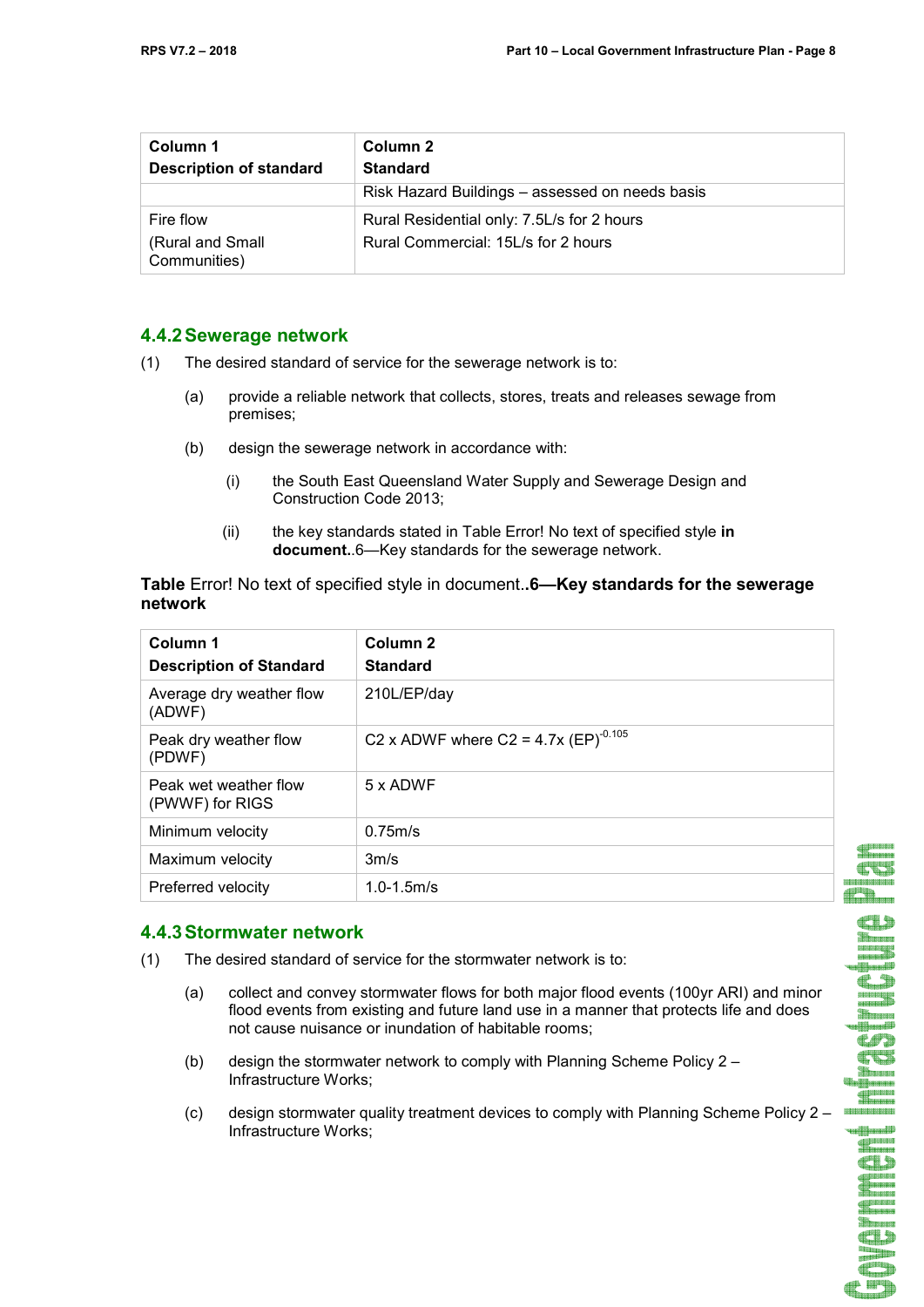CT Æħ.

**The Second**  $\ddot{\epsilon}$ din.<br>Alikuwana u Wandi **C**#9 CU ibaan<br>Ingiraan  $\frac{1}{\sqrt{2}}$ 21212131212121312 r<mark>a book</mark> **TERRIT** GD

> din.<br>Bibliometri æ

- (d) design road crossing structures to provide an appropriate level of flood immunity in accordance with Planning Scheme Policy 2 – Infrastructure Works and any other applicable codes or standards in a local planning instrument;
- (e) meet the water quality objectives for receiving waters at all times;
- (f) maintain environmental flows post development.

# **4.4.4 Transport network**

#### 4.4.4.1

- (1) The desired standard of service for the trunk road network is to:
	- (a) provide a functional urban and rural hierarchy of roads that supports settlement patterns, commercial and economic activities, and freight movement;
	- (b) plan and design the network to ensure the operation of a trunk road or intersection is no worse than level of service C;
	- (c) design the local road network to comply with Council's adopted standards identified in Planning Scheme Policy 2 – Infrastructure Works;
	- (d) design road crossing structures to provide an appropriate level of flood immunity in accordance with Council's adopted standards identified in Planning Scheme Policy 2 – Infrastructure Works;
	- (e) transport corridors are planned to provide for future capacity needs.

Editor's Note— Level of service C has been adopted as the minimum required level of service for major collector and arterial road infrastructure in urban conditions. Level of service C reflects volume to capacity ratio in the range of 0.55 to 0.70. This level of service has been used in the assessment of trunk road network deficiencies and the identification of required network improvements.

#### 4.4.4.2 Cycleways

- (1) The desired standard of service for the cycleway network is to:
	- (a) provide a cycleway and shared path network that is safe, attractive and convenient, which links residential areas to major activity nodes, employment centres and public transport interchanges, thereby encouraging walking and cycling as acceptable travel alternatives;
	- (b) design the cycleway network to comply with Council's adopted standards identified in Planning Scheme Policy 2 – Infrastructure Works;
	- (c) ensure a minimum width of:
		- (i) for the Moreton Bay Cycleway, 3 metres;
		- (ii) for on-road trunk cycle lanes, 1.5 metres;
		- (iii) for other trunk cycleways or shared paths, 2.5 metres;
	- (d) provide lighting along paths to meet Council's adopted standards identified in Planning Scheme Policy 2 – Infrastructure Works to ensure visibility, safety and security;
	- (e) design concrete or sealed cycleways or shared paths to provide an appropriate level of flood immunity in accordance with Council's adopted standards identified in Planning Scheme Policy 2 – Infrastructure Works;
	- (f) ensure the grade on shared paths and exclusive cycleways are kept to a minimum but are not less than 0.4%. Grades greater than 8% are undesirable over an extended path length;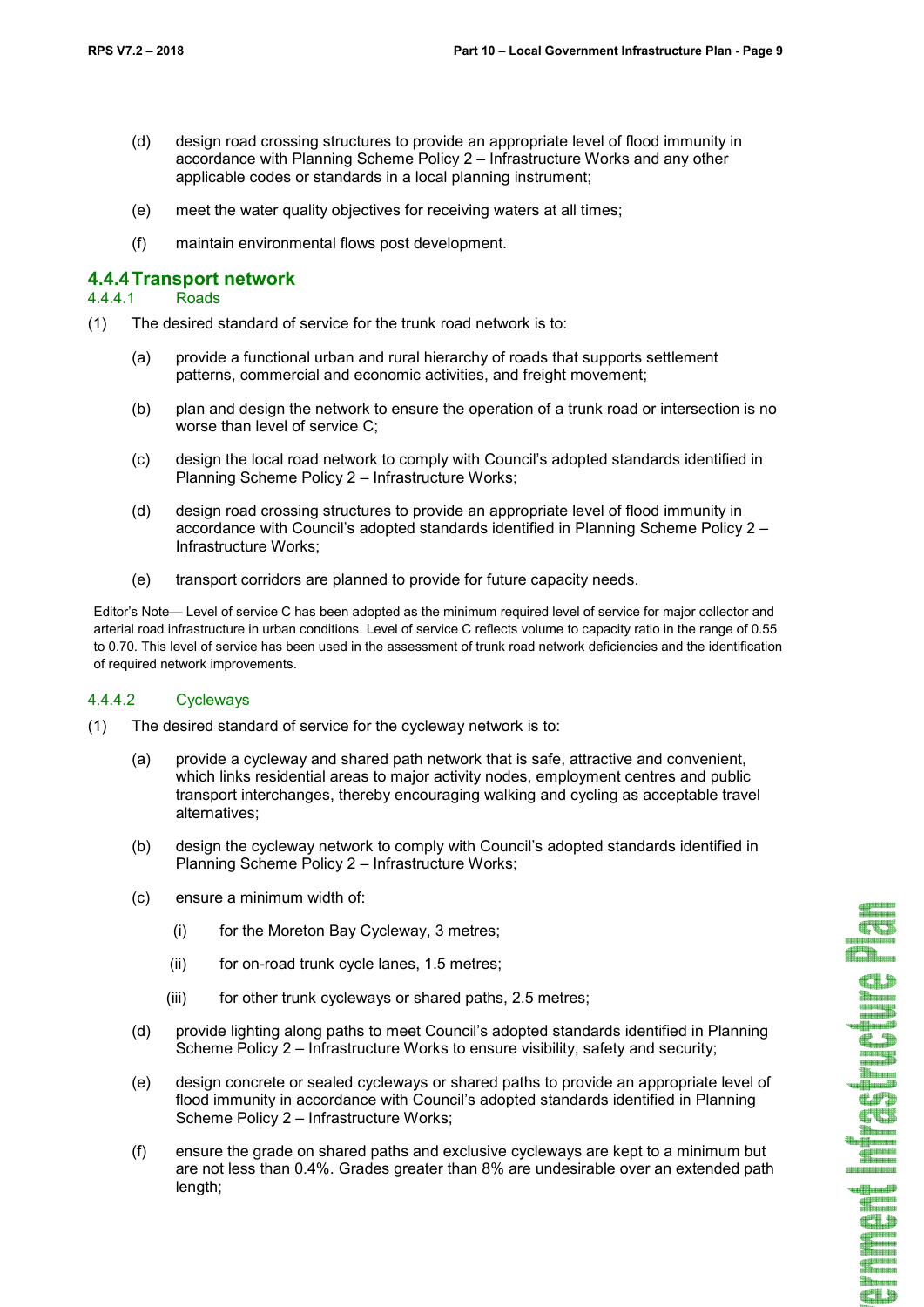CO Æħ.

a and a unilikuundil **C.D Thomas** u**il**lund<sup>y</sup> CFD CU **SHERMAN DISTRIBUT** alljand?<br>E<sup>gman</sup>

 $\frac{1}{2}$ 

di Januari<br>Shimoni **Thomas** CD summannin<br>1980-list

(g) ensure sealed shoulders intended for bicycle lanes are continuous through intersections.

#### 4.4.4.3 Public transport (bus stops)

- (1) The desired standard of service for the public transport (bus stops) network is to:
	- (a) provide public transport (bus stops) infrastructure to support future mode share in accordance with the Planning Scheme Part 3 Strategic framework – Theme: liveable communities and housing, Part 9 Development codes – Transport, servicing, access and parking code, and Zone codes;
	- (b) provide bus stops including bus stations, bays, shelters, seating and transport information in accordance with the Department of Transport and Main Roads' Public Transport Infrastructure Manual 2016;
	- (c) provide a public transport stop within approximately 400m of each dwelling in an urban area;
	- (d) provide an electrical connection to all new bus stops;
	- (e) gutter mesh is required for all new bus stops;
	- (f) ensure public transport infrastructure complies with the Disability Standards for Accessible Public Transport 2002 (Transport Standards).

#### **4.4.5 Public parks and land for community facilities network**

- (1) The desired standard of service for public parks and land for community facilities network is to:
	- (a) provide a connected and accessible network of public parks, recreational facilities and community purpose land that meet the needs of residents through the implementation of the Redland Open Space Strategy 2026;
	- (b) design the public parks and land for community facilities network to comply with Council's adopted standards identified in Planning Scheme Policy 2 – Infrastructure Works;
	- (c) new public parks will not be acceptable if they:
		- (i) have an overland drainage function;
		- (ii) predominately lie below the defined flood event level;
		- (iii) are wholly below 2.4m AHD;
		- (iv) have road frontage of less than 50% of the perimeter;
		- (v) are contaminated land;
		- (vi) are adjacent or close to noxious or noisy activities;
		- (vii) are less than 100m wide;
		- (viii) have a gradient greater than 20% (recreation parks);
		- (ix) comprise less than 60% flat to gentle slope (sports parks);
		- (x) are the common property common property for a community titles scheme under the *Body Corporate and Community Management Act 1997*; or
		- (xi) are constrained by environmental protection through a planning instrument.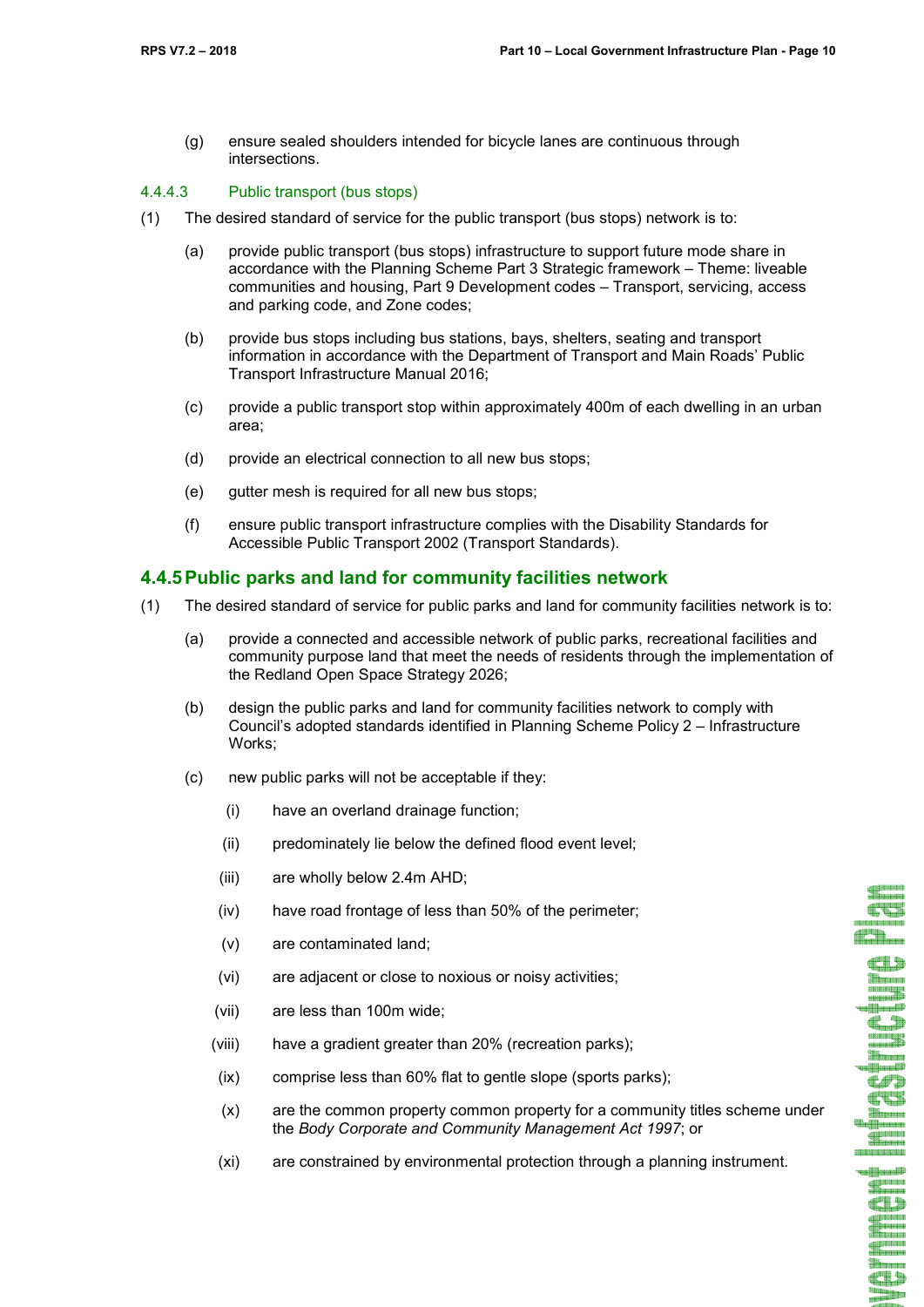- (d) ensure public parks and land for community facilities meet the following standards:
	- (i) minimum public park land size and accessibility standards stated in Table **Error! No text of specified style in document.**.7—Minimum public park land size and accessibility standards;

**Table** Error! No text of specified style in document.**.7—Minimum public park land size and accessibility standards** 

| Column 1<br>Park type              | Column 2<br>Minimum public park land size<br>(ha) | Column 3<br><b>Accessibility</b><br>standard (km) |
|------------------------------------|---------------------------------------------------|---------------------------------------------------|
| Recreation park T1 - Destination   | $5.0 - 20.0$ ha                                   | $5.0 - 10.0$ km                                   |
| Recreation park T2 - Community     | $2.0 - 10.0$ ha                                   | $2.5 - 5.0$ km                                    |
| Recreation park T3 - Neighbourhood | $0.5 - 2.0$ ha                                    | $0.5 - 0.8$ km                                    |
| Recreation park T4 – Meeting place | Location specific                                 | $0.5 \text{ km}$                                  |
| Recreation park T5 - Civic         | Location specific                                 | $0.5 \text{ km}$                                  |
| Sport park                         | $5.0 - 20.0$ ha                                   | $5.0 - 10.0$ km                                   |

(ii) rate of provision for public parks stated in Table **Error! No text of specified style in document.**.8—Rate of provision for public parks;

**Table** Error! No text of specified style in document.**.8—Rate of provision for public parks** 

| Column 1                           | Column <sub>2</sub>                      |  |  |
|------------------------------------|------------------------------------------|--|--|
| Park type                          | Rate of provision (ha per 1,000 persons) |  |  |
| Recreation park T1 - Destination   | 0.25                                     |  |  |
| Recreation park T2 - Community     | 1.2                                      |  |  |
| Recreation park T3 - Neighbourhood | 1.2                                      |  |  |
| Sport park                         | 1.65                                     |  |  |

(iii) land size and rate of provision for land for community facilities stated in Table **Error! No text of specified style in document.**.9—Land size and rate of provision for land for community facilities standards;



a arawan<br><mark>400 menang</mark> ------------**Signal Communists**  $41$ 

am maiain<br>Titte ann a CC d<sup>en</sup>n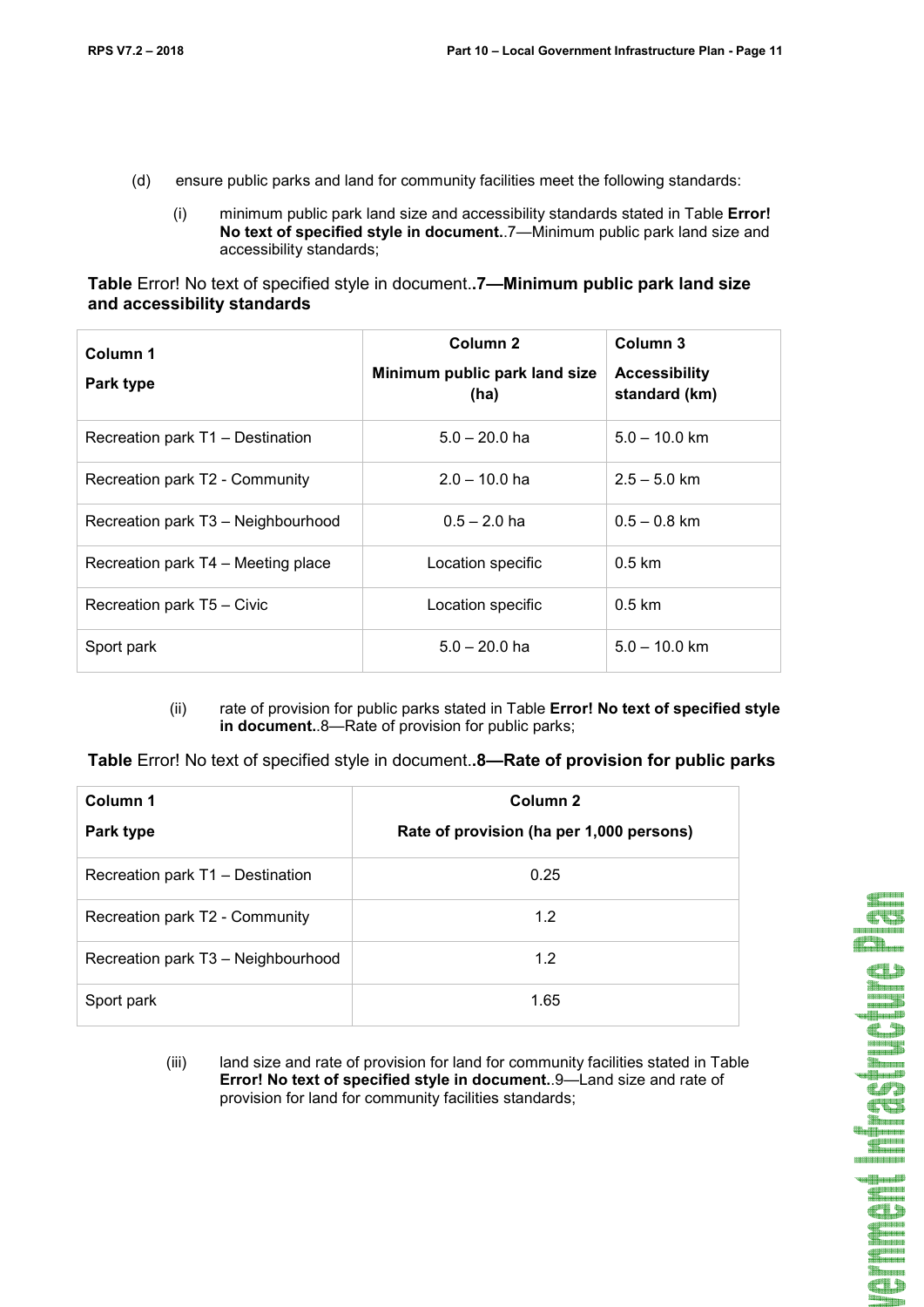**Column 1 Hierarchy Column 2 Community facility Column 3 Rate of provision (facility per persons) Column 4 Land size (ha)**  Local Community meeting space 1:10,000 0.3 **District** Multi-purpose community centre 1:30,000 1 Branch library 1:35,000 0.5 Arts and cultural space 1:50.000 0.5 Regional Swimming pool 1:80,000 1

**Table** Error! No text of specified style in document.**.9—Land size and rate of provision for land for community facilities standards** 

> (iv) embellishment standards for public parks and land for community facilities identified in Table **Error! No text of specified style in document.**.10— Embellishment standards for public parks and land for community facilities.

**Table** Error! No text of specified style in document.**.10—Embellishment standards for public parks and land for community facilities** 

| Column 1                             | Column <sub>2</sub>                                                                 |                             |                |                         |                      | Column 3                     | Column 4   |  |
|--------------------------------------|-------------------------------------------------------------------------------------|-----------------------------|----------------|-------------------------|----------------------|------------------------------|------------|--|
| <b>Embellishment type</b>            | <b>Recreation park</b>                                                              |                             |                |                         | <b>Sport</b><br>park | <b>Land for</b><br>community |            |  |
|                                      | T <sub>1</sub>                                                                      | T <sub>2</sub>              | T <sub>3</sub> | <b>T4</b>               | T <sub>5</sub>       |                              | facilities |  |
| Barbecues (electric)                 | $\overline{\checkmark}$                                                             | $\overline{\checkmark}$     |                | $\overline{\checkmark}$ |                      |                              |            |  |
| Bicycle racks                        | $\checkmark$                                                                        | $\checkmark$                | $\checkmark$   | $\checkmark$            | $\checkmark$         | $\checkmark$                 |            |  |
| <b>Bins</b>                          | $\overline{\checkmark}$                                                             | $\checkmark$                |                | $\overline{\checkmark}$ | $\checkmark$         |                              |            |  |
| Bus parking and<br>turnaround        | $\checkmark$                                                                        |                             |                |                         |                      | $\checkmark$                 |            |  |
| Car parking                          | $\checkmark$                                                                        | $\checkmark$                |                | $\checkmark$            |                      | ✓                            |            |  |
| <b>Community Garden</b>              |                                                                                     |                             | $\checkmark$   |                         |                      |                              |            |  |
| Community sport<br>infrastructure    |                                                                                     | ✓                           |                |                         |                      |                              |            |  |
| Cultural - historic                  | $\checkmark$                                                                        | $\checkmark$                | $\checkmark$   | $\checkmark$            | $\checkmark$         |                              |            |  |
| Dog off-leash park                   |                                                                                     | One in<br>each<br>catchment | $\checkmark$   |                         |                      |                              |            |  |
| Fencing or bollards<br>and lock rail | $\checkmark$                                                                        | $\checkmark$                | $\checkmark$   | $\checkmark$            | $\checkmark$         | $\checkmark$                 |            |  |
| Festivals and events<br>space        | There will be at least one<br>festival and event space in<br>each service catchment |                             |                |                         | ✓                    |                              |            |  |
| Fields / Courts                      |                                                                                     |                             |                |                         |                      | $\checkmark$                 |            |  |
| Fields / Courts lighting             |                                                                                     |                             |                |                         |                      | $\overline{\checkmark}$      |            |  |
| Footpaths (see also<br>Paths)        | $\checkmark$                                                                        | $\checkmark$                | $\checkmark$   | $\checkmark$            | $\checkmark$         | $\checkmark$                 |            |  |
|                                      |                                                                                     |                             |                |                         |                      |                              |            |  |

n**i K**aran**iki di Pinan**<br>Silahasa Œ

<u>grasa</u>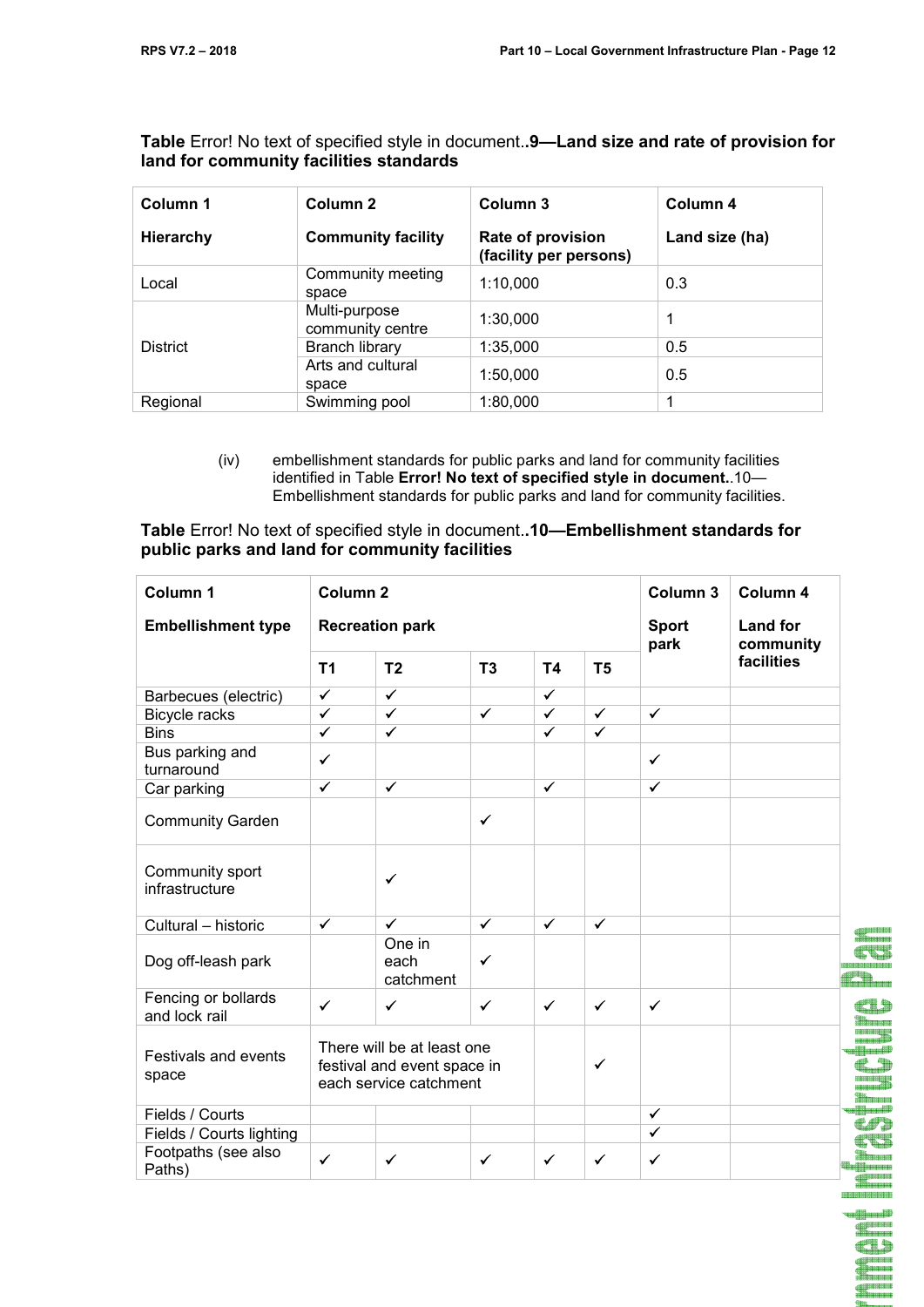| Column 1                                                  | Column <sub>2</sub>                                                                                                     |                                                                  |                         |                              |                         | Column 3                | Column 4     |
|-----------------------------------------------------------|-------------------------------------------------------------------------------------------------------------------------|------------------------------------------------------------------|-------------------------|------------------------------|-------------------------|-------------------------|--------------|
| <b>Embellishment type</b>                                 |                                                                                                                         | <b>Recreation park</b>                                           | <b>Sport</b><br>park    | <b>Land for</b><br>community |                         |                         |              |
|                                                           | T <sub>1</sub>                                                                                                          | T <sub>2</sub>                                                   | T <sub>3</sub>          | T4                           | T <sub>5</sub>          |                         | facilities   |
| Goal posts / Line<br>marking                              |                                                                                                                         |                                                                  |                         |                              |                         | ✓                       |              |
| Internal roads                                            | $\checkmark$                                                                                                            |                                                                  |                         |                              |                         | ✓                       |              |
| Irrigation                                                | $\overline{\checkmark}$                                                                                                 | $\overline{\checkmark}$                                          |                         |                              |                         | ✓                       |              |
| Kick-about space                                          | $\overline{\checkmark}$                                                                                                 | $\overline{\checkmark}$                                          | $\overline{\checkmark}$ |                              |                         |                         |              |
| Landscaping                                               | $\checkmark$                                                                                                            | $\overline{\checkmark}$                                          | $\overline{\checkmark}$ | $\overline{\checkmark}$      | $\checkmark$            | $\checkmark$            |              |
| Lighting                                                  | ✓                                                                                                                       | ✓                                                                | If<br>requi-<br>red     |                              | ✓                       | ✓                       |              |
| Natural heritage                                          | Across all park types heritage trees or other<br>important natural heritage items (fauna and<br>flora) will be provided |                                                                  |                         |                              |                         |                         |              |
| Paths (see also<br>Footpaths)                             | $\checkmark$                                                                                                            | $\checkmark$                                                     | $\checkmark$            | $\checkmark$                 | $\checkmark$            | $\checkmark$            |              |
| <b>Physical Activity</b><br>Stations-dynamic or<br>static |                                                                                                                         | ✓                                                                |                         |                              |                         |                         |              |
| Playspace-primary<br>school level                         | $\checkmark$                                                                                                            | ✓                                                                |                         |                              | $\checkmark$            | $\checkmark$            |              |
| Playspace-secondary<br>school level                       | $\checkmark$                                                                                                            | ✓                                                                | $\checkmark$            |                              | $\checkmark$            |                         |              |
| Playspace-toddler                                         | $\overline{\checkmark}$                                                                                                 | $\checkmark$                                                     | $\checkmark$            |                              | $\checkmark$            |                         |              |
| Public toilet                                             | $\checkmark$                                                                                                            | ✓                                                                |                         |                              | $\checkmark$            | $\overline{\checkmark}$ |              |
| Ramp park                                                 |                                                                                                                         | $\overline{\checkmark}$                                          |                         |                              |                         |                         |              |
| Seating and tables                                        | $\checkmark$                                                                                                            | $\checkmark$                                                     | $\checkmark$            | $\checkmark$                 | ✓                       |                         |              |
| Shade                                                     | $\checkmark$                                                                                                            | ✓                                                                | $\overline{\checkmark}$ | $\checkmark$                 | $\checkmark$            |                         |              |
| Signage                                                   | $\checkmark$                                                                                                            | $\checkmark$                                                     | $\checkmark$            | $\overline{\checkmark}$      | $\checkmark$            | $\checkmark$            |              |
| Spectator seating                                         |                                                                                                                         |                                                                  |                         |                              |                         | $\overline{\checkmark}$ |              |
| <b>Storage facilities</b>                                 |                                                                                                                         |                                                                  |                         |                              |                         | $\checkmark$            |              |
| Water connection                                          | $\checkmark$                                                                                                            | ✓                                                                | $\overline{\checkmark}$ | $\overline{\checkmark}$      | $\overline{\checkmark}$ | ✓                       | $\checkmark$ |
| Wedding space                                             |                                                                                                                         | A limited<br>number of<br>event<br>spaces will<br>be<br>provided |                         |                              |                         |                         |              |

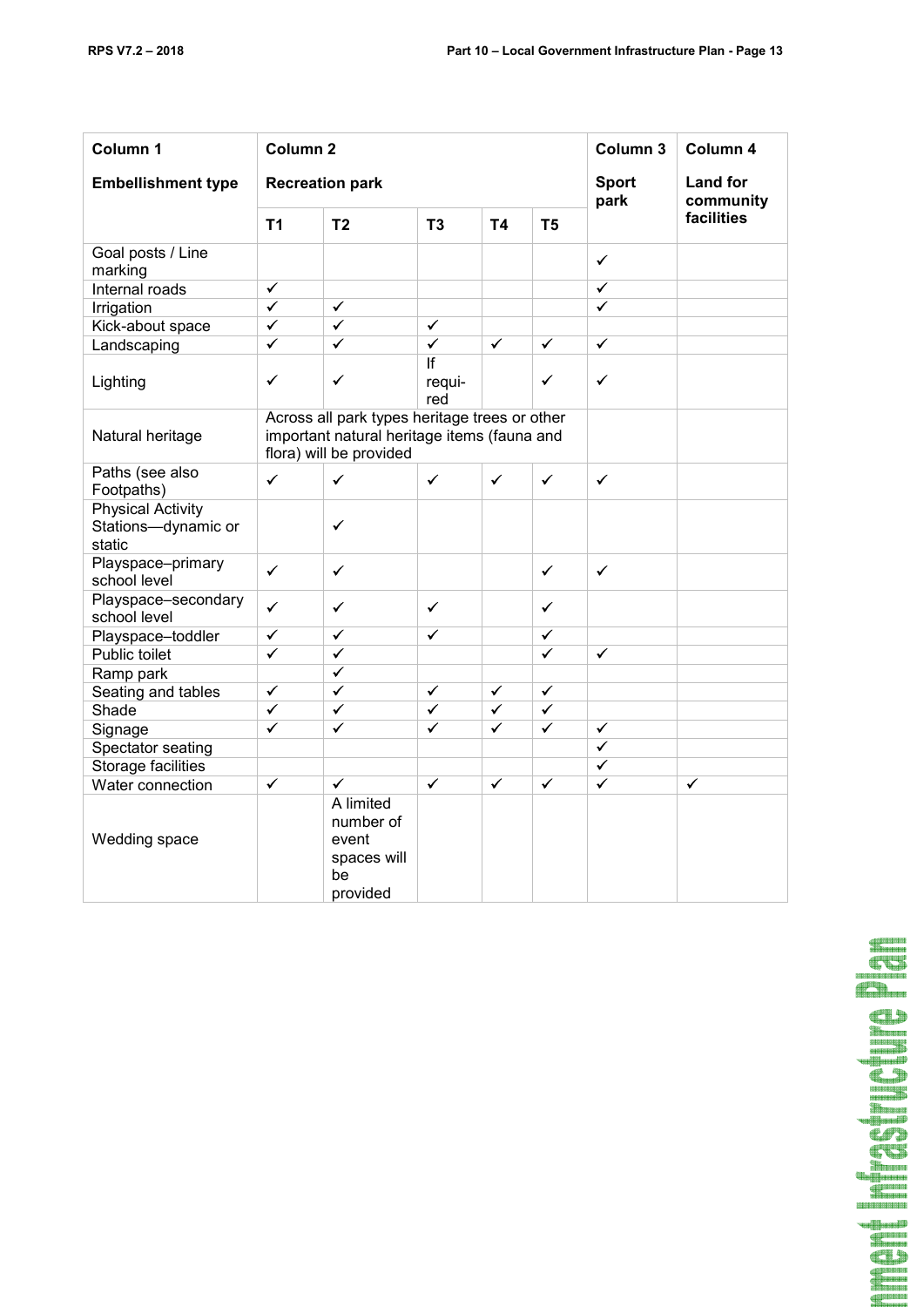**de Sana**<br>Shamma **CUS**  $\mathbb{Z}$ 

**CL3** Thurs de la construcción **C.3** tin<br>Manaza dia.  $C$ 65 **SHAMMAN** 888888888 u Massill **TANKIN** d gunn **TELESIS Carl Contractor CLD**  $\bullet$  T)

an an D

# **4.5** *Plans for trunk infrastructure*

(1) The plans for trunk infrastructure identify the trunk infrastructure networks intended to service the existing and assumed future urban development at the desired standard of service up to 2027.

## **4.5.1 Plans for trunk infrastructure maps**

- (1) The existing and future trunk infrastructure networks are shown on the following maps in Schedule 2—Mapping:
	- (a) Local Government Infrastructure Plan Map LGIP-02 Plan for trunk water supply infrastructure;
	- (b) Local Government Infrastructure Plan Map LGIP-03 Plan for trunk sewerage infrastructure;
	- (c) Local Government Infrastructure Plan Map LGIP-04 Plan for trunk stormwater infrastructure;
	- (d) Local Government Infrastructure Plan Map LGIP-05 Plan for trunk transport infrastructure;
	- (e) Local Government Infrastructure Plan Map LGIP-06 Plan for trunk parks and land for community facilities infrastructure.
- (2) The State infrastructure forming part of transport trunk infrastructure network has been identified using information provided by the relevant State infrastructure supplier.

## **4.5.2 Schedules of works**

- (1) Details of the existing and future trunk infrastructure networks are identified in the electronic Excel schedule of works model which can be viewed here: https://www.redland.qld.gov.au/.
- (2) The future trunk infrastructure is identified in the following tables in section SC3.2 Schedules of works in Schedule 3—Local government infrastructure plan mapping and tables:
	- (a) for the water supply network, Table SC 3.2.1—Water supply network schedule of works;
	- (b) for the sewerage network, Table SC 3.2.2—Sewerage network schedule of works;
	- (c) for the stormwater network, Table SC 3.2.3—Stormwater network schedule of works;
	- (d) for the transport network, Table SC 3.2.4—Transport network schedule of works;
	- (e) for the parks and land for community facilities network, Table SC 3.2.5—Parks and land for community facilities network schedule of works.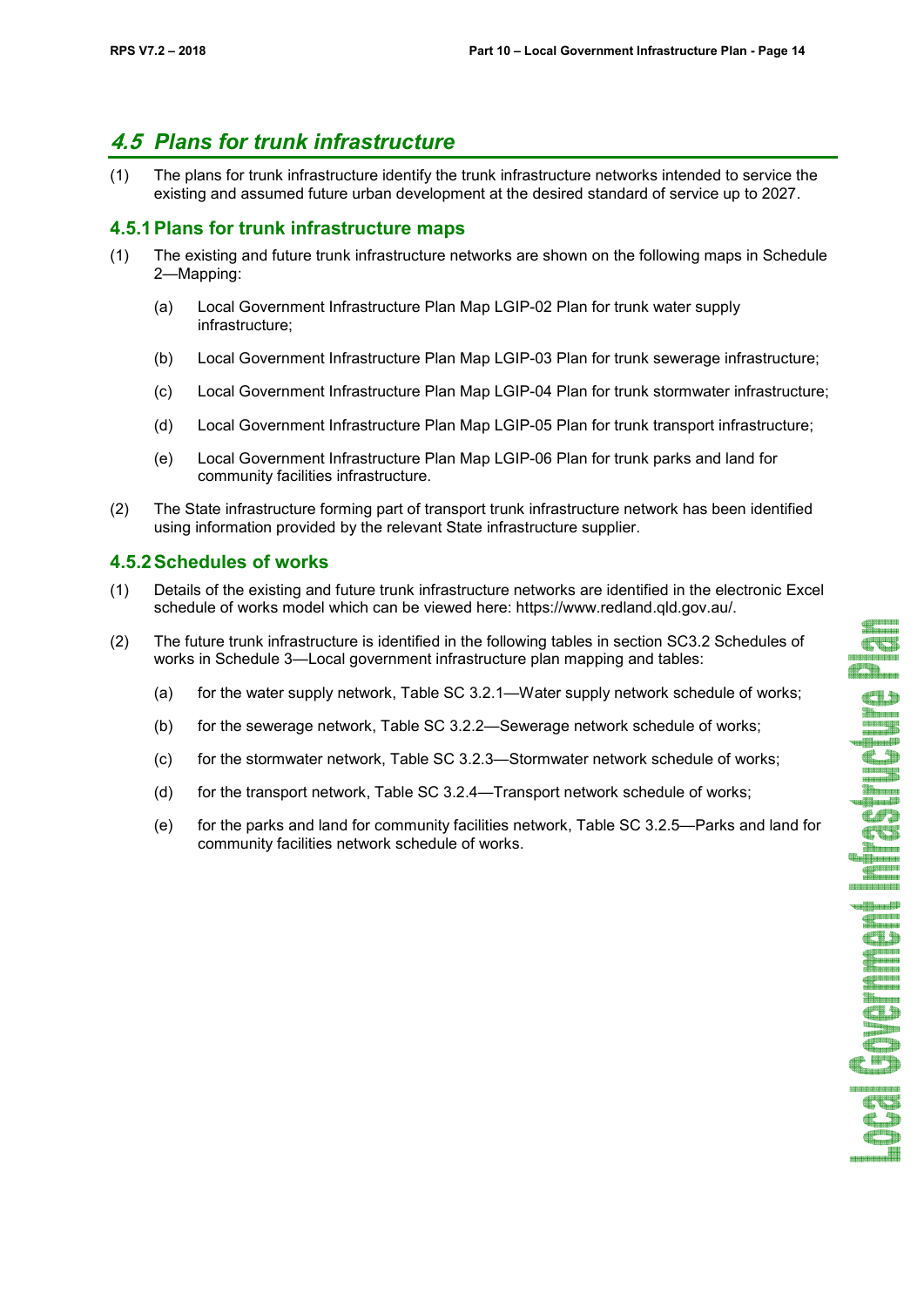# *Editor's note ─ Extrinsic material*

The below table identifies the documents that assist in the interpretation of the local government infrastructure plan and are extrinsic material under the *Statutory Instruments Act 1992*.

#### **List of extrinsic material**

| Column 1<br><b>Title of document</b>                                                                                             | Column <sub>2</sub><br><b>Date</b> | Column 3<br><b>Author</b>         |
|----------------------------------------------------------------------------------------------------------------------------------|------------------------------------|-----------------------------------|
| Background report on the planning assumptions<br>for the Redland City Council Local Government<br>Infrastructure Plan            | March 2017                         | Redland City Council              |
| Population, Dwelling and Employment<br><b>Forecasts Redland City Council</b>                                                     | May 2016                           | <b>Urbis</b>                      |
| Redland City Land Supply Review                                                                                                  | November 2012                      | <b>Urbis</b>                      |
| Redland Water: Water Supply Master Plan 2016                                                                                     | October 2016                       | <b>Redland Water</b>              |
| Redland Water: Sewer Network Master Plan<br>2016                                                                                 | August 2016                        | <b>Redland Water</b>              |
| Redland City Council Road Infrastructure<br>Planning: Traffic Forecasts and Assessments<br>2014                                  | October 2014                       | Veitch Lister Consulting          |
| Redlands Transport Plan 2016: Cycling and<br>Pedestrian Strategy Technical Report                                                | May 2004                           | <b>Redland City Council</b>       |
| Redland Open Space Strategy 2026                                                                                                 | December 2012                      | <b>Redland City Council</b>       |
| Community Facilities Infrastructure Report 2013                                                                                  | September 2013                     | <b>Redland City Council</b>       |
| Redland Sport Land Demand Study 2016                                                                                             | August 2016                        | <b>Redland City Council</b>       |
| Extrinsic Material Report: Stormwater Network<br>2017                                                                            | February 2017                      | <b>Redland City Council</b>       |
| Kinross Road Structure Plan: Stormwater<br>Infrastructure Concept Plan                                                           | <b>June 2011</b>                   | <b>ENGENY Water</b><br>Management |
| Lower Tingalpa Creek Stormwater Infrastructure<br>Plan                                                                           | May 2013                           | <b>ENGENY Water</b><br>Management |
| Native Dog Creek and Torquay Creek -<br>Southern Redland Bay Catchment (Part 22):<br><b>Integrated Waterways Planning Report</b> | May 2010                           | <b>ENGENY Water</b><br>Management |
| SE Thornlands Structure Plan: Stormwater<br>Infrastructure Concept Plan                                                          | October 2010                       | <b>ENGENY Water</b><br>Management |

CD a<br>Banan - **Maril C.S**  $C$ CU **HIMMHAMMER** 

 $\overline{\mathbf{C}}$ T Shannon **Thomas** CD O  $\mathbb{C}$  in  $\mathbb{D}$ 

**CT** 

€